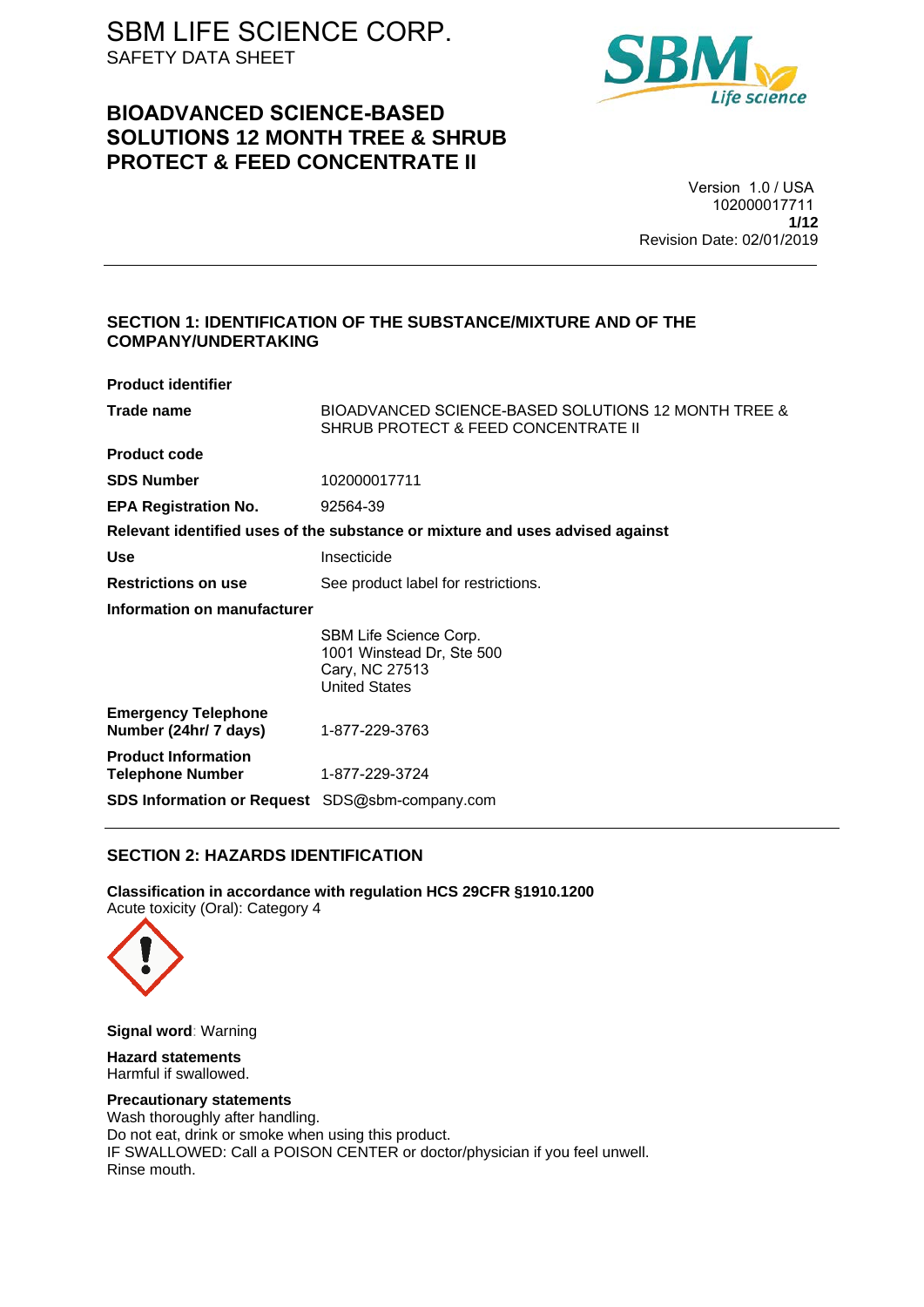## **BIOADVANCED SCIENCE-BASED SOLUTIONS 12 MONTH TREE & SHRUB PROTECT & FEED CONCENTRATE II**



Version 1.0 / USA 102000017711 **2/12** Revision Date:02/01/2019

Dispose of contents/container in accordance with local regulation.

#### **Other hazards**

No other hazards known.

## **SECTION 3: COMPOSITION/INFORMATION ON INGREDIENTS**

| <b>Hazardous Component Name</b>   | CAS-No.       | Average % by Weight |
|-----------------------------------|---------------|---------------------|
| Imidacloprid                      | 138261-41-3   | 0.74                |
| Clothianidin                      | 210880-92-5   | 0.37                |
| Potassium chloride                | 7447-40-7     | 1.69                |
| Diammonium hydrogenorthophosphate | 7783-28-0     | 2.28                |
| Glycerine                         | $56 - 81 - 5$ | 8.40                |

## **SECTION 4: FIRST AID MEASURES**

#### **Description of first aid measures**

| <b>General advice</b>                                                      | When possible, have the product container or label with you when<br>calling a poison control center or doctor or going for treatment.                                                                                                                                                                     |  |
|----------------------------------------------------------------------------|-----------------------------------------------------------------------------------------------------------------------------------------------------------------------------------------------------------------------------------------------------------------------------------------------------------|--|
| <b>Inhalation</b>                                                          | Move to fresh air. If person is not breathing, call 911 or an ambulance,<br>then give artificial respiration, preferably mouth-to-mouth if possible.<br>Call a physician or poison control center immediately.                                                                                            |  |
| <b>Skin contact</b>                                                        | Take off contaminated clothing and shoes immediately. Wash off<br>immediately with plenty of water for at least 15 minutes. Call a<br>physician or poison control center immediately.                                                                                                                     |  |
| Eye contact                                                                | Hold eye open and rinse slowly and gently with water for 15-20<br>minutes. Remove contact lenses, if present, after the first 5 minutes,<br>then continue rinsing eye. Call a physician or poison control center<br>immediately.                                                                          |  |
| Ingestion                                                                  | Call a physician or poison control center immediately. Rinse out mouth<br>and give water in small sips to drink. DO NOT induce vomiting unless<br>directed to do so by a physician or poison control center. Never give<br>anything by mouth to an unconscious person. Do not leave victim<br>unattended. |  |
| Most important symptoms and effects, both acute and delayed                |                                                                                                                                                                                                                                                                                                           |  |
| <b>Symptoms</b>                                                            | To date no symptoms are known.                                                                                                                                                                                                                                                                            |  |
| Indication of any immediate medical attention and special treatment needed |                                                                                                                                                                                                                                                                                                           |  |
| <b>Treatment</b>                                                           | Appropriate supportive and symptomatic treatment as indicated by the<br>patient's condition is recommended. There is no specific antidote.                                                                                                                                                                |  |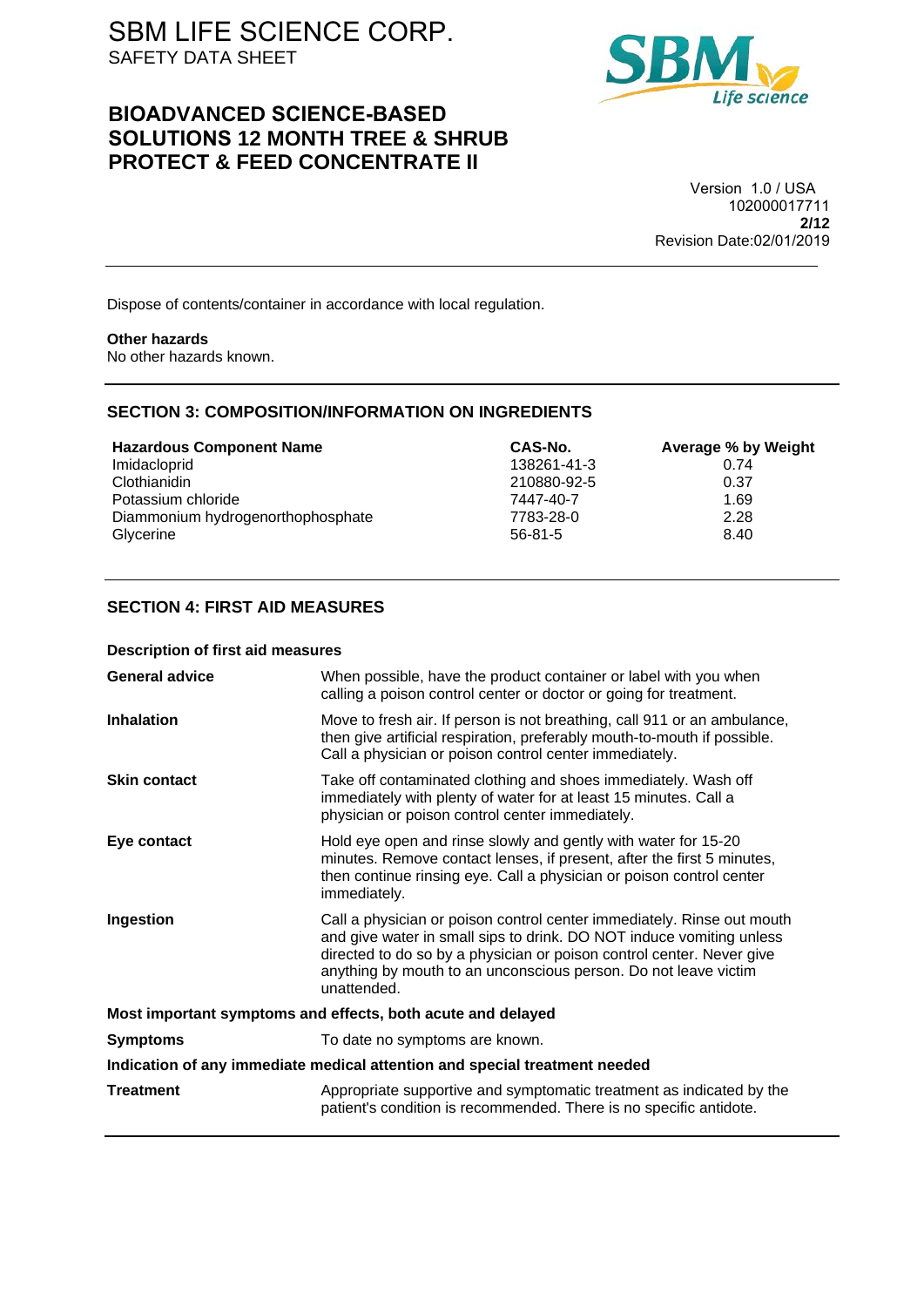## **BIOADVANCED SCIENCE-BASED SOLUTIONS 12 MONTH TREE & SHRUB PROTECT & FEED CONCENTRATE II**



Version 1.0 / USA 102000017711 **3/12** Revision Date:02/01/2019

## **SECTION 5: FIREFIGHTING MEASURES**

| <b>Extinguishing media</b>                                         |                                                                                                                                                                                              |
|--------------------------------------------------------------------|----------------------------------------------------------------------------------------------------------------------------------------------------------------------------------------------|
| <b>Suitable</b>                                                    | Water spray, Foam, Carbon dioxide (CO2), Dry chemical                                                                                                                                        |
| <b>Unsuitable</b>                                                  | None known.                                                                                                                                                                                  |
| <b>Special hazards arising</b><br>from the substance or<br>mixture | Dangerous gases are evolved in the event of a fire.                                                                                                                                          |
| <b>Advice for firefighters</b>                                     |                                                                                                                                                                                              |
| <b>Special protective</b><br>equipment for fire-fighters           | Firefighters should wear NIOSH approved self-contained breathing<br>apparatus and full protective clothing.                                                                                  |
| <b>Further information</b>                                         | Keep out of smoke. Fight fire from upwind position. Cool closed<br>containers exposed to fire with water spray. Do not allow run-off from<br>fire fighting to enter drains or water courses. |
| <b>Flash point</b><br><b>Autoignition temperature</b>              | >93.4 °C<br>no data available                                                                                                                                                                |
| Lower explosion limit                                              | no data available                                                                                                                                                                            |
| <b>Upper explosion limit</b>                                       | no data available                                                                                                                                                                            |
| <b>Explosivity</b>                                                 | not applicable                                                                                                                                                                               |
|                                                                    |                                                                                                                                                                                              |

## **SECTION 6: ACCIDENTAL RELEASE MEASURES**

| Personal precautions, protective equipment and emergency procedures |                                                                                                                                                                                                                                                                                                   |  |
|---------------------------------------------------------------------|---------------------------------------------------------------------------------------------------------------------------------------------------------------------------------------------------------------------------------------------------------------------------------------------------|--|
| <b>Precautions</b>                                                  | Isolate hazard area. Keep unauthorized people away. Avoid contact<br>with spilled product or contaminated surfaces.                                                                                                                                                                               |  |
| Methods and materials for containment and cleaning up               |                                                                                                                                                                                                                                                                                                   |  |
| Methods for cleaning up                                             | Soak up with inert absorbent material (e.g. sand, silica gel, acid<br>binder, universal binder, sawdust). Collect and transfer the product<br>into a properly labelled and tightly closed container. Clean<br>contaminated floors and objects thoroughly, observing environmental<br>regulations. |  |
| <b>Additional advice</b>                                            | Use personal protective equipment. Do not allow to enter soil,<br>waterways or waste water canal.                                                                                                                                                                                                 |  |
| Reference to other sections                                         | Information regarding safe handling, see section 7.<br>Information regarding personal protective equipment, see section 8.<br>Information regarding waste disposal, see section 13.                                                                                                               |  |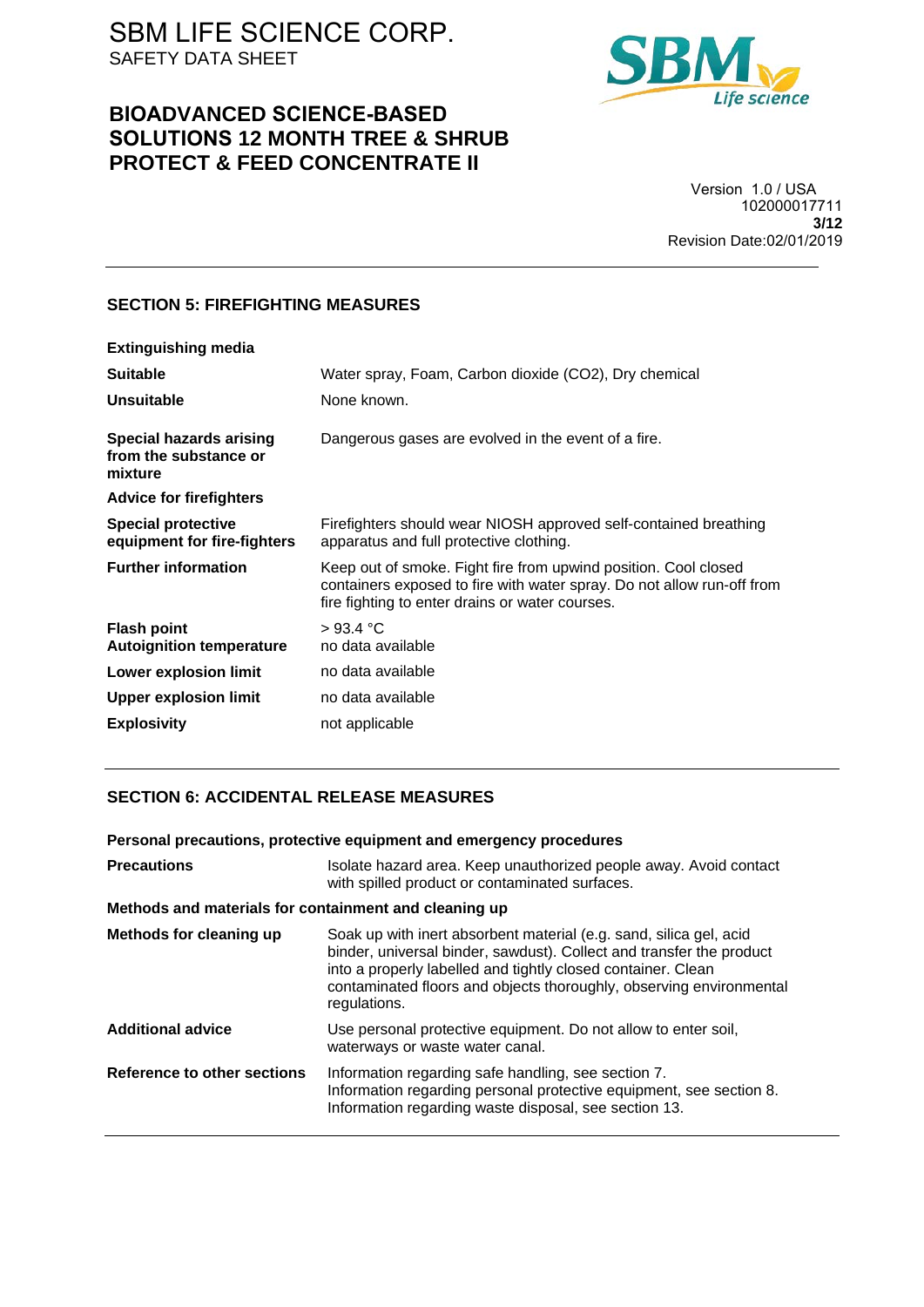## **BIOADVANCED SCIENCE-BASED SOLUTIONS 12 MONTH TREE & SHRUB PROTECT & FEED CONCENTRATE II**



#### Version 1.0 / USA 102000017711 **4/12** Revision Date: 02/01/2019

## **SECTION 7: HANDLING AND STORAGE**

| <b>Precautions for safe handling</b>                    |                                                                                                                                                                                                                                                                 |
|---------------------------------------------------------|-----------------------------------------------------------------------------------------------------------------------------------------------------------------------------------------------------------------------------------------------------------------|
| Advice on safe handling                                 | Maintain exposure levels below the exposure limit through the use of<br>general and local exhaust ventilation. Handle and open container in a<br>manner as to prevent spillage.                                                                                 |
|                                                         | Conditions for safe storage, including any incompatibilities                                                                                                                                                                                                    |
| <b>Requirements for storage</b><br>areas and containers | Store in a cool, dry place and in such a manner as to prevent cross<br>contamination with other crop protection products, fertilizers, food, and<br>feed. Store in original container and out of the reach of children,<br>preferably in a locked storage area. |

## **SECTION 8: EXPOSURE CONTROLS/PERSONAL PROTECTION**

## **Control parameters**

| <b>Components</b>                                      | CAS-No.       | <b>Control parameters</b>       | <b>Update</b> | <b>Basis</b>       |
|--------------------------------------------------------|---------------|---------------------------------|---------------|--------------------|
| Imidacloprid                                           | 138261-41-3   | 5ug/m3<br>(AN ESL)              | 07 2011       | <b>TX ESL</b>      |
| Imidacloprid                                           | 138261-41-3   | 50ug/m3<br>(STESL)              | 07 2011       | <b>TX ESL</b>      |
| Potassium chloride<br>(Particulate.)                   | 7447-40-7     | 5 <sub>ug</sub> /m3<br>(AN ESL) | 02 2013       | <b>TX ESL</b>      |
| Potassium chloride<br>(Particulate.)                   | 7447-40-7     | 50ug/m3<br>(ST ESL)             | 02 2013       | <b>TX ESL</b>      |
| Diammonium<br>hydrogenorthophosphate<br>(Particulate.) | 7783-28-0     | 5ug/m3<br>(AN ESL)              | 02 2013       | TX ESL             |
| Diammonium<br>hydrogenorthophosphate<br>(Particulate.) | 7783-28-0     | 50ug/m3<br>(ST ESL)             | 02 2013       | <b>TX ESL</b>      |
| Glycerine<br>(Total dust.)                             | 56-81-5       | $15 \text{ mg/m}$<br>(PEL)      | 02 2006       | OSHA <sub>Z1</sub> |
| Glycerine<br>(Respirable fraction.)                    | $56 - 81 - 5$ | $5 \text{ mg/m}$ 3<br>(PEL)     | 02 2006       | OSHA <sub>Z1</sub> |
| Glycerine<br>(Respirable fraction.)                    | $56 - 81 - 5$ | $5 \text{ mg/m}$ 3<br>(TWA)     | 1989          | OSHA Z1A           |
| Glycerine<br>(Total dust.)                             | 56-81-5       | 10 mg/m3<br>(TWA)               | 1989          | OSHA Z1A           |
| Glycerine                                              | 56-81-5       | 10 mg/m3                        | 06 2008       | TN OEL             |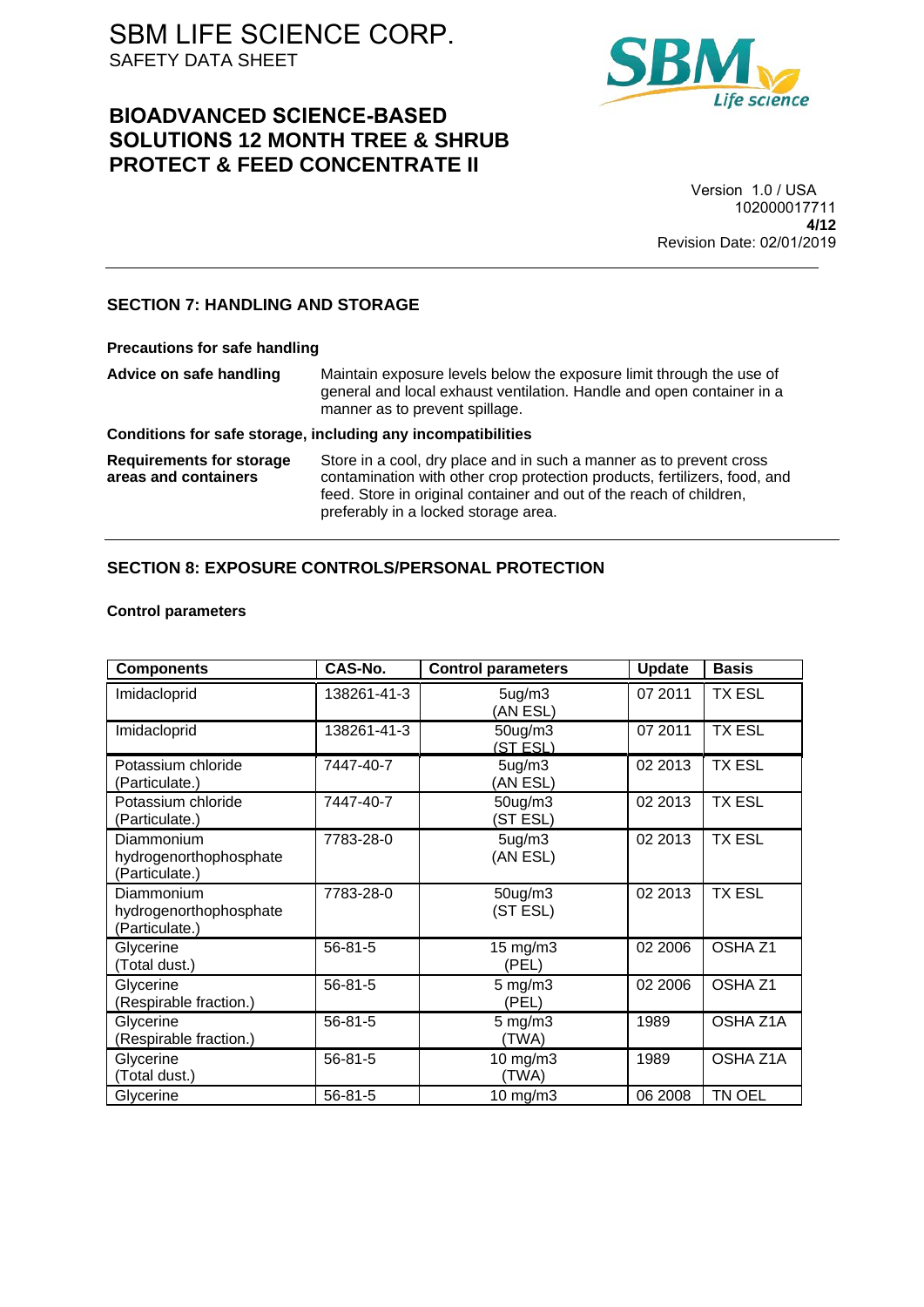## **BIOADVANCED SCIENCE-BASED SOLUTIONS 12 MONTH TREE & SHRUB PROTECT & FEED CONCENTRATE II**



Version 1.0 / USA 102000017711 **5/12** Revision Date: 02/01/2019

| (Total dust and mist.)                                  |               | (TWA)                           |         |               |
|---------------------------------------------------------|---------------|---------------------------------|---------|---------------|
| Glycerine<br>(Respirable fraction and<br>dust or fume.) | $56 - 81 - 5$ | $5 \text{ mg/m}$ 3<br>(TWA)     | 06 2008 | TN OEL        |
| Glycerine<br>(Particulate.)                             | $56 - 81 - 5$ | $50$ ug/m $3$<br>(ST ESL)       | 02 2013 | <b>TX ESL</b> |
| Glycerine<br>(Particulate.)                             | $56 - 81 - 5$ | 5 <sub>ug</sub> /m3<br>(AN ESL) | 02 2013 | <b>TX ESL</b> |
| Glycerine<br>(Vapor.)                                   | $56 - 81 - 5$ | 100ug/m3<br>(AN ESL)            | 02 2013 | <b>TX ESL</b> |
| Glycerine<br>(Vapor.)                                   | $56 - 81 - 5$ | 1000ug/m3<br>(ST ESL)           | 02 2013 | <b>TX ESL</b> |

#### **Exposure controls**

#### **Personal protective equipment**

In normal use and handling conditions please refer to the label and/or leaflet. In all other cases the following recommendations would apply.

| <b>Respiratory protection</b>      | When respirators are required, select NIOSH approved equipment<br>based on actual or potential airborne concentrations and in<br>accordance with the appropriate regulatory standards and/or industry<br>recommendations.                         |
|------------------------------------|---------------------------------------------------------------------------------------------------------------------------------------------------------------------------------------------------------------------------------------------------|
| <b>Hand protection</b>             | Chemical resistant nitrile rubber gloves                                                                                                                                                                                                          |
| Eye protection                     | Safety glasses with side-shields                                                                                                                                                                                                                  |
| Skin and body protection           | Wear long-sleeved shirt and long pants and shoes plus socks.                                                                                                                                                                                      |
| <b>General protective measures</b> | Wash hands thoroughly with soap and water after handling and<br>before eating, drinking, chewing gum, using tobacco, using the toilet<br>or applying cosmetics.<br>Do not allow children or pets to enter the treated area until it has<br>dried. |

## **SECTION 9. PHYSICAL AND CHEMICAL PROPERTIES**

| Appearance             | green             |
|------------------------|-------------------|
| <b>Physical State</b>  | Liquid            |
| Odor                   | slight latex-like |
| <b>Odour Threshold</b> | no data available |
| рH                     | $6.0 - 7.5$       |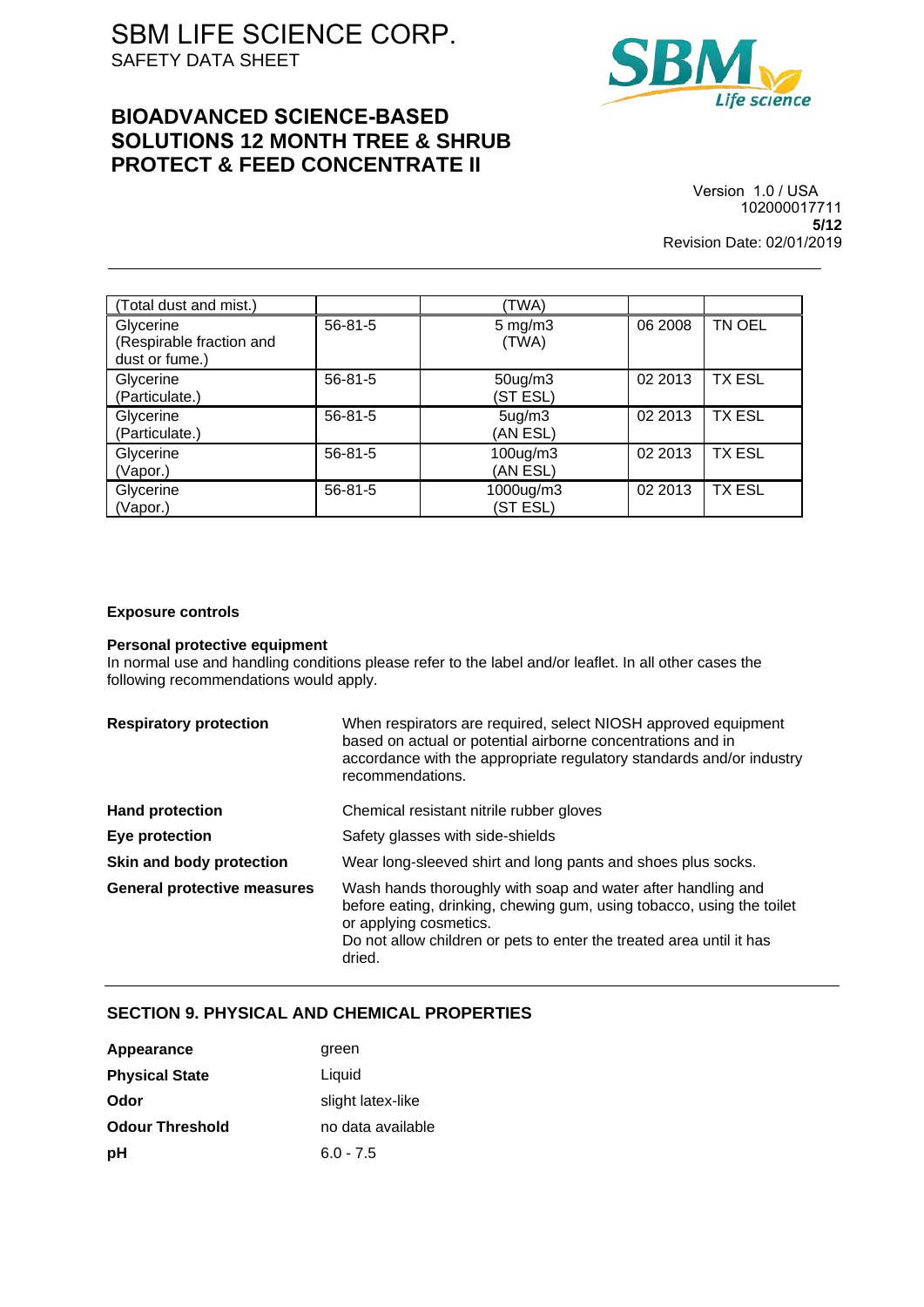## **BIOADVANCED SCIENCE-BASED SOLUTIONS 12 MONTH TREE & SHRUB PROTECT & FEED CONCENTRATE II**



Version 1.0 / USA 102000017711 **6/12** Revision Date: 02/01/2019

| no data available                      |
|----------------------------------------|
| no data available                      |
| ca. 1.07 g/cm <sup>3</sup> at 20 °C    |
| no data available                      |
| no data available<br>no data available |
| dispersible                            |
| not applicable                         |
| not applicable                         |
| no data available                      |
| 200 - 600 cps                          |
| >93.4 °C<br>no data available          |
| no data available                      |
| no data available                      |
| not applicable                         |
|                                        |

## **SECTION 10: STABILITY AND REACTIVITY**

| <b>Reactivity</b>                          |                                                                    |
|--------------------------------------------|--------------------------------------------------------------------|
| <b>Thermal decomposition</b>               | not applicable                                                     |
| <b>Chemical stability</b>                  | Stable under recommended storage conditions.                       |
| Possibility of hazardous<br>reactions      | No dangerous reaction known under conditions of normal use.        |
| <b>Conditions to avoid</b>                 | Extremes of temperature and direct sunlight.                       |
| Incompatible materials                     | no data available                                                  |
| <b>Hazardous decomposition</b><br>products | No decomposition products expected under normal conditions of use. |

## **SECTION 11: TOXICOLOGICAL INFORMATION**

| <b>Exposure routes</b> | Ingestion, Skin Absorption, Eye contact, Inhalation |
|------------------------|-----------------------------------------------------|
| Immediate Effects      |                                                     |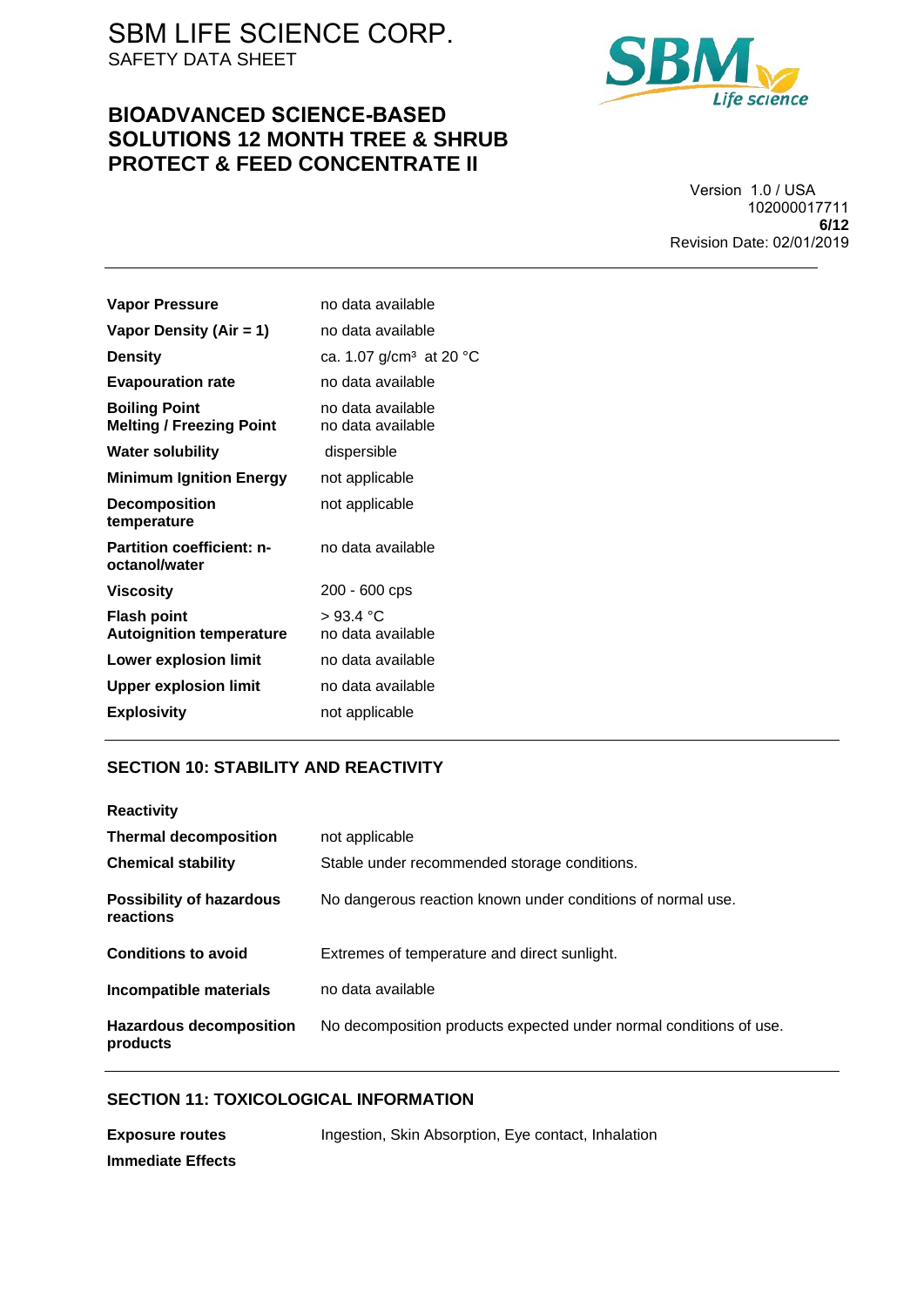## **BIOADVANCED SCIENCE-BASED SOLUTIONS 12 MONTH TREE & SHRUB PROTECT & FEED CONCENTRATE II**



Version 1.0 / USA 102000017711 **7/12** Revision Date: 02/01/2019

| Eye                                  | May cause eye irritation.                                                                                                                    |  |
|--------------------------------------|----------------------------------------------------------------------------------------------------------------------------------------------|--|
| <b>Skin</b>                          | May cause skin irritation. Harmful if absorbed through skin.                                                                                 |  |
| Ingestion                            | Harmful if swallowed.                                                                                                                        |  |
| <b>Inhalation</b>                    | Avoid breathing spray mist.                                                                                                                  |  |
| Information on toxicological effects |                                                                                                                                              |  |
| <b>Acute oral toxicity</b>           | LD50 (female rat) 500 - 2,000 mg/kg                                                                                                          |  |
| <b>Acute inhalation toxicity</b>     | $LC50$ (rat) > 2.7 mg/l<br>Exposure time: 4 h<br>Determined in the form of liquid aerosol.<br>Highest attainable concentration.<br>No deaths |  |
|                                      | $LC50$ (rat) > 10.8 mg/l<br>Exposure time: 1 h<br>Determined in the form of liquid aerosol.<br>Extrapolated from the 4 hr LC50.              |  |
| <b>Acute dermal toxicity</b>         | LD50 (rat) $> 4,000$ mg/kg                                                                                                                   |  |
| <b>Skin irritation</b>               | No skin irritation (rabbit)                                                                                                                  |  |
| <b>Eye irritation</b>                | Mild eye irritation. (rabbit)                                                                                                                |  |
| <b>Sensitisation</b>                 | Non-sensitizing. (guinea pig)                                                                                                                |  |
|                                      |                                                                                                                                              |  |

#### **Assessment repeated dose toxicity**

Imidacloprid did not cause specific target organ toxicity in experimental animal studies. Clothianidin did not cause specific target organ toxicity in experimental animal studies.

### **Assessment Mutagenicity**

Imidacloprid was not mutagenic or genotoxic based on the overall weight of evidence in a battery of in vitro and in vivo tests.

Clothianidin was not mutagenic or genotoxic based on the overall weight of evidence in a battery of in vitro and in vivo tests.

## **Assessment Carcinogenicity**

Imidacloprid was not carcinogenic in lifetime feeding studies in rats and mice. Clothianidin was not carcinogenic in lifetime feeding studies in rats and mice.

| <b>ACGIH</b> |
|--------------|
| None         |
| NTP          |
| None.        |
| IARC         |
| None.        |
| OSHA         |
| None.        |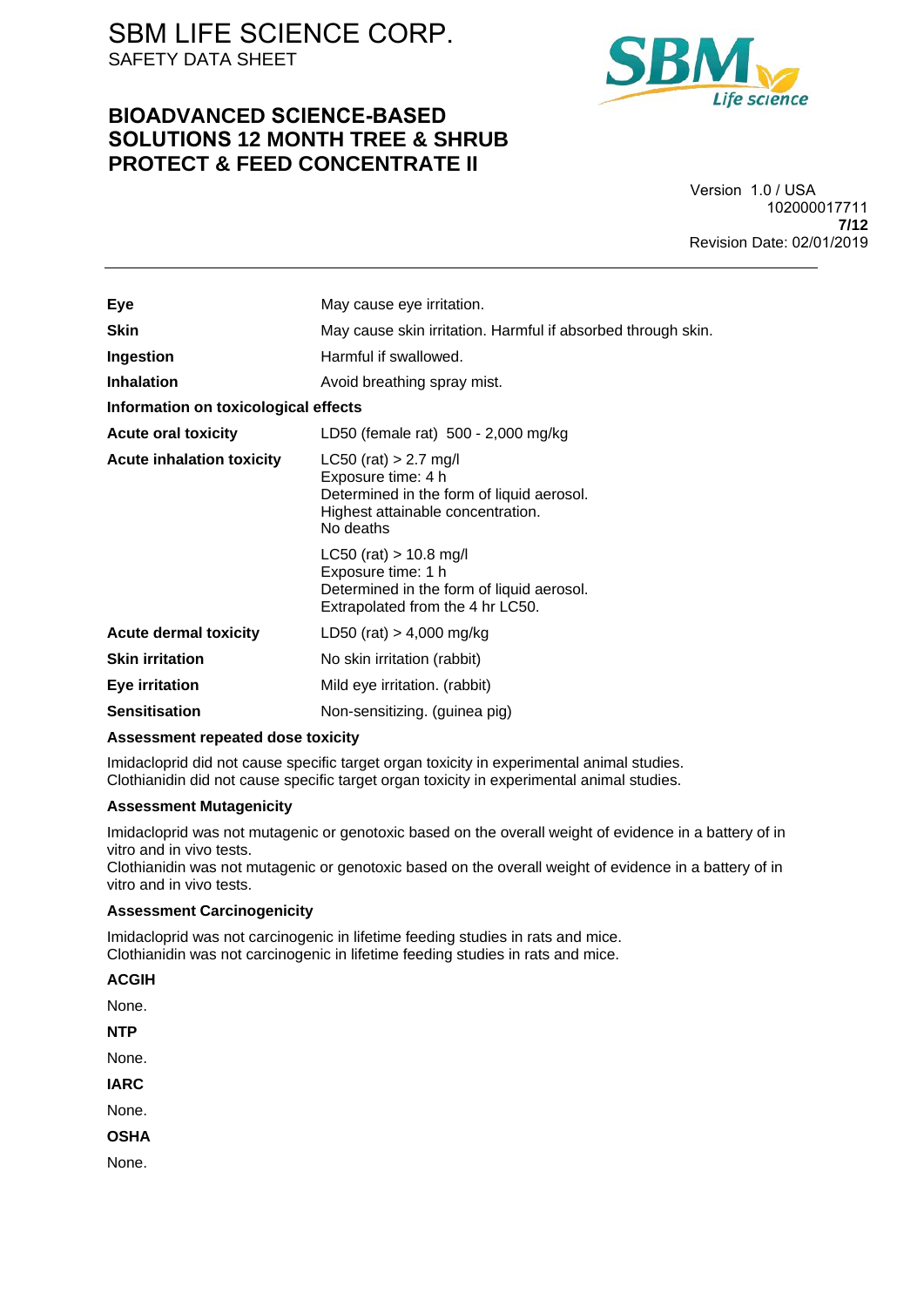## **BIOADVANCED SCIENCE-BASED SOLUTIONS 12 MONTH TREE & SHRUB PROTECT & FEED CONCENTRATE II**



Version 1.0 / USA 102000017711 **8/12** Revision Date: 02/01/2019

## **Assessment toxicity to reproduction**

Imidacloprid caused reproduction toxicity in a two-generation study in rats only at dose levels also toxic to the parent animals. The reproduction toxicity seen with Imidacloprid is related to parental toxicity. Clothianidin caused reproduction toxicity in a two-generation study in rats only at dose levels also toxic to the parent animals. The reproduction toxicity seen with Clothianidin is related to parental toxicity.

### **Assessment developmental toxicity**

Imidacloprid caused developmental toxicity only at dose levels toxic to the dams. The developmental effects seen with Imidacloprid are related to maternal toxicity. Clothianidin did not cause developmental toxicity in rats. Clothianidin caused developmental toxicity in rabbits only at dose levels toxic to the dams. The developmental effects seen with Clothianidin are related to maternal toxicity.

#### **Further information**

Acute toxicity studies have been bridged from a similar formulation(s). The non-acute information pertains to the active ingredient(s).

## **SECTION 12: ECOLOGICAL INFORMATION**

| <b>Toxicity to fish</b>                     | LC50 (Rainbow trout (Oncorhynchus mykiss)) 211 mg/l<br>Exposure time: 96 h<br>The value mentioned relates to the active ingredient imidacloprid.         |
|---------------------------------------------|----------------------------------------------------------------------------------------------------------------------------------------------------------|
|                                             | LC50 (Rainbow trout (Oncorhynchus mykiss)) > 104.2 mg/l<br>Exposure time: 96 h<br>The value mentioned relates to the active ingredient clothianidin.     |
| <b>Toxicity to aquatic</b><br>invertebrates | EC50 (Water flea (Daphnia magna)) 85 mg/l<br>Exposure time: 48 h<br>The value mentioned relates to the active ingredient imidacloprid.                   |
|                                             | LC50 (Chironomus riparius (non-biting midge)) > 0.0552 mg/l<br>Exposure time: 24 h<br>The value mentioned relates to the active ingredient imidacloprid. |
|                                             | EC50 (Water flea (Daphnia magna)) > 40 mg/l<br>Exposure time: 48 h<br>The value mentioned relates to the active ingredient clothianidin.                 |
|                                             | EC15 (Chironomus riparius (non-biting midge)) 0.00072 mg/l<br>Exposure time: 28 d<br>The value mentioned relates to the active ingredient clothianidin.  |
|                                             | EC50 (Chironomus riparius (non-biting midge)) 0.00106 mg/l<br>Exposure time: 28 d<br>The value mentioned relates to the active ingredient clothianidin.  |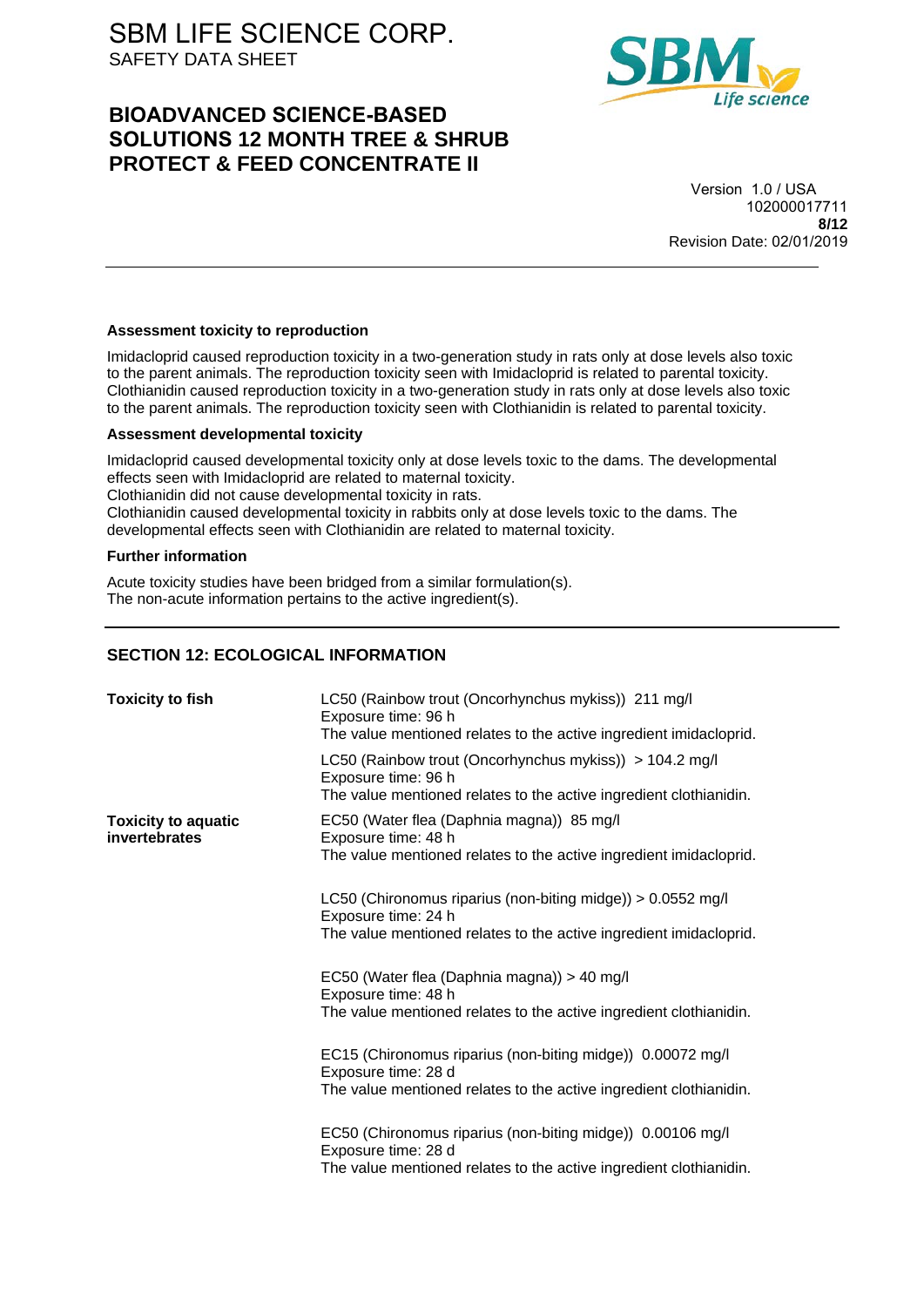## **BIOADVANCED SCIENCE-BASED SOLUTIONS 12 MONTH TREE & SHRUB PROTECT & FEED CONCENTRATE II**



### Version 1.0 / USA 102000017711 **9/12** Revision Date:02/01/2019

| Chronic toxicity to aquatic<br>invertebrates | NOEC (Daphnia): 0.12 mg/l<br>Exposure time: 21 d<br>The value mentioned relates to the active ingredient clothianidin.                                                                                                                                                                                                                                                                                                                  |
|----------------------------------------------|-----------------------------------------------------------------------------------------------------------------------------------------------------------------------------------------------------------------------------------------------------------------------------------------------------------------------------------------------------------------------------------------------------------------------------------------|
|                                              |                                                                                                                                                                                                                                                                                                                                                                                                                                         |
| <b>Toxicity to aquatic plants</b>            | EC50 (Desmodesmus subspicatus) > 10 mg/l<br>Growth rate; Exposure time: 72 h<br>The value mentioned relates to the active ingredient imidacloprid.                                                                                                                                                                                                                                                                                      |
|                                              | IC50 (Pseudokirchneriella subcapitata) 70 mg/l<br>Growth rate; Exposure time: 72 h<br>The value mentioned relates to the active ingredient clothianidin.                                                                                                                                                                                                                                                                                |
|                                              | EC50 (Lemna gibba (duckweed)) 270 mg/l<br>Exposure time: 14 d<br>The value mentioned relates to the active ingredient clothianidin.                                                                                                                                                                                                                                                                                                     |
| <b>Biodegradability</b>                      | Imidacloprid: ; not rapidly biodegradable<br>Clothianidin: ; not rapidly biodegradable                                                                                                                                                                                                                                                                                                                                                  |
| Koc                                          | Imidacloprid: Koc: 225<br>Clothianidin: Koc: 84 - 345                                                                                                                                                                                                                                                                                                                                                                                   |
| <b>Bioaccumulation</b>                       | Imidacloprid: ; Does not bioaccumulate.<br>Clothianidin: ; Does not bioaccumulate.                                                                                                                                                                                                                                                                                                                                                      |
| <b>Mobility in soil</b>                      | Imidacloprid: Moderately mobile in soils<br>Clothianidin: Moderately mobile in soils                                                                                                                                                                                                                                                                                                                                                    |
| <b>Environmental precautions</b>             | Do not allow to get into surface water, drains and ground water.<br>Do not contaminate surface or ground water by cleaning equipment or<br>disposal of wastes, including equipment wash water.<br>Do not apply when weather conditions favor runoff or drift.<br>Do not apply this product or allow it to drift to blooming crops or weeds if<br>bees are visiting the treatment area.<br>Apply this product as specified on the label. |

## **SECTION 13: DISPOSAL CONSIDERATIONS**

| Waste treatment methods       |                                                                                                                                                                                                                                                                              |
|-------------------------------|------------------------------------------------------------------------------------------------------------------------------------------------------------------------------------------------------------------------------------------------------------------------------|
| <b>Product</b>                | It is best to use all of the product in accordance with label directions. If it<br>is necessary to dispose of unused product, please follow container label<br>instructions and applicable local guidelines.<br>Never place unused product down any indoor or outdoor drain. |
| <b>Contaminated packaging</b> | Do not re-use empty containers.<br>Place empty container in trash.<br>Follow advice on product label and/or leaflet.                                                                                                                                                         |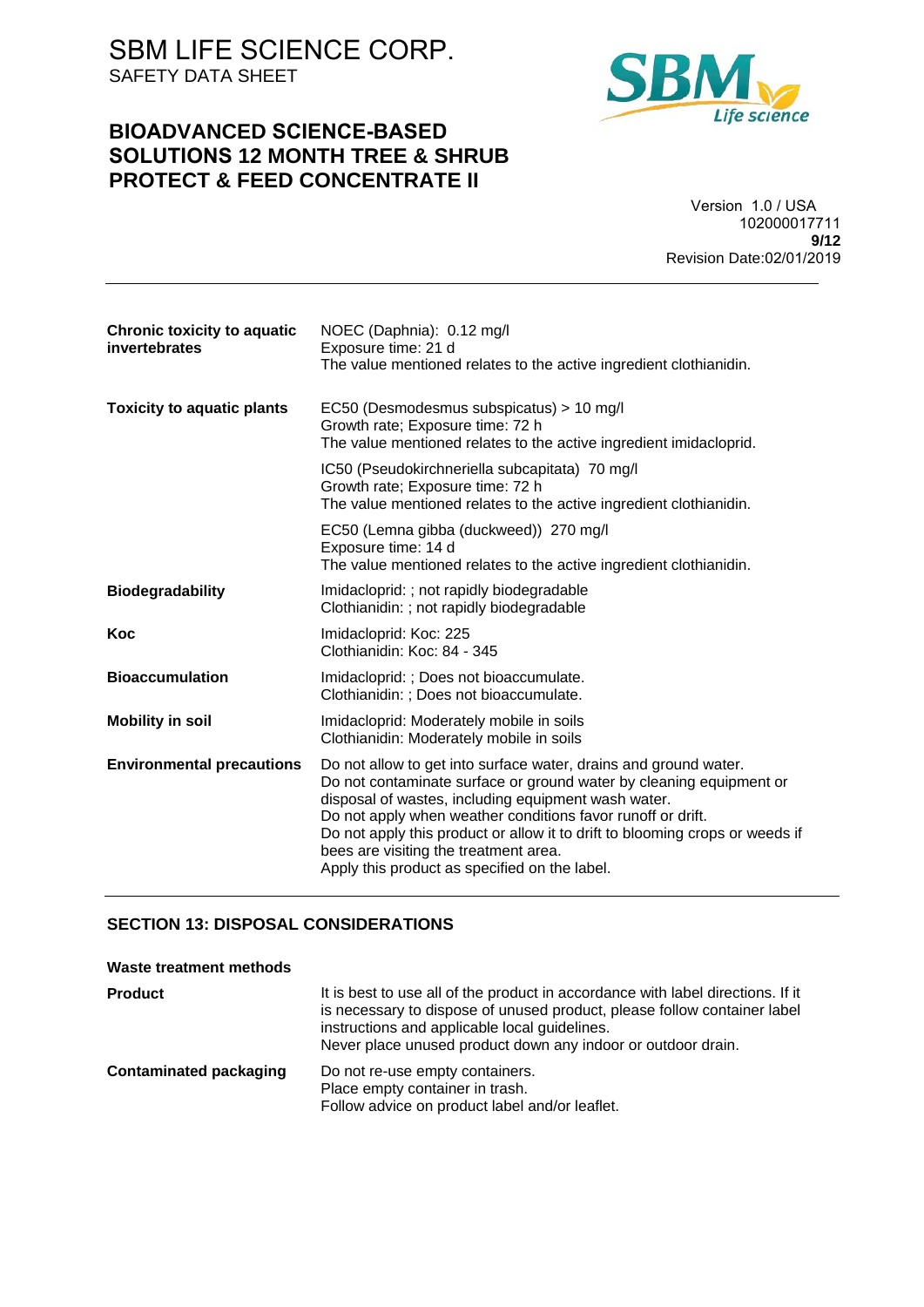## **BIOADVANCED SCIENCE-BASED SOLUTIONS 12 MONTH TREE & SHRUB PROTECT & FEED CONCENTRATE II**



#### Version 1.0 / USA 102000017711 **10/12** Revision Date: 02/01/2019

**RCRA Information** Characterization and proper disposal of this material as a special or hazardous waste is dependent upon Federal, State and local laws and are the user's responsibility. RCRA classification may apply.

## **SECTION 14: TRANSPORT INFORMATION**

| 49CFR                    | Not dangerous goods / not hazardous material    |  |
|--------------------------|-------------------------------------------------|--|
| <b>IMDG</b>              |                                                 |  |
| UN number                | 3082                                            |  |
| Class                    | 9                                               |  |
| Packaging group          | Ш                                               |  |
| Marine pollutant         | <b>YES</b>                                      |  |
| Proper shipping name     | ENVIRONMENTALLY HAZARDOUS SUBSTANCE, LIQUID,    |  |
|                          | N.O.S.<br>(CLOTHIANIDIN, IMIDACLOPRID SOLUTION) |  |
| <b>IATA</b>              |                                                 |  |
| UN number                | 3082                                            |  |
| Class                    | 9                                               |  |
| Packaging group          | Ш                                               |  |
| Environm. Hazardous Mark | <b>YES</b>                                      |  |
| Proper shipping name     | ENVIRONMENTALLY HAZARDOUS SUBSTANCE, LIQUID,    |  |

This transportation information is not intended to convey all specific regulatory information relating to this product. It does not address regulatory variations due to package size or special transportation requirements.

(CLOTHIANIDIN, IMIDACLOPRID SOLUTION )

N.O.S.

## **SECTION 15: REGULATORY INFORMATION**

7447-40-7 **EPA Registration No.** 92564-39 **US Federal Regulations TSCA list** Potassium chloride Diammonium hydrogenorthophosphate 7783-28-0 Glycerine 56-81-5 **US. Toxic Substances Control Act (TSCA) Section 12(b) Export Notification (40 CFR 707, Subpt D)** None. **SARA Title III - Section 302 - Notification and Information** None. **SARA Title III - Section 313 - Toxic Chemical Release Reporting** Diammonium hydrogenorthophosphate 7783-28-0 1.0% **US States Regulatory Reporting CA Prop65**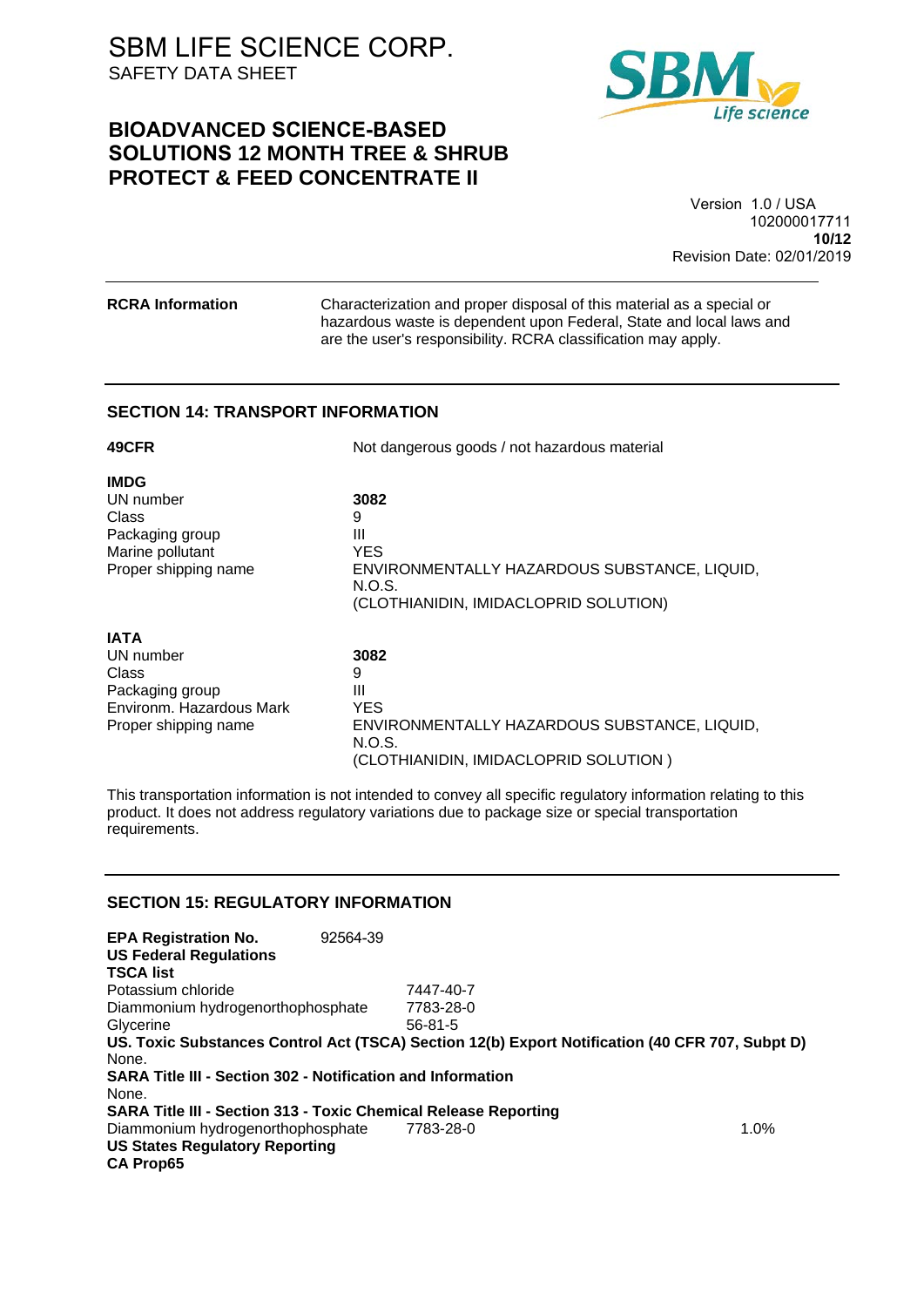## **BIOADVANCED SCIENCE-BASED SOLUTIONS 12 MONTH TREE & SHRUB PROTECT & FEED CONCENTRATE II**



Version 1.0 / USA 102000017711 **11/12** Revision Date:02/01/2019

This product does not contain any substances known to the State of California to cause cancer.

This product does not contain any substances known to the State of California to cause reproductive harm.

| <b>US State Right-To-Know Ingredients</b><br>Glycerine                                                                                                                | $56 - 81 - 5$                           | MN                                                                                                                                                                                                                                                                                                                                     |  |
|-----------------------------------------------------------------------------------------------------------------------------------------------------------------------|-----------------------------------------|----------------------------------------------------------------------------------------------------------------------------------------------------------------------------------------------------------------------------------------------------------------------------------------------------------------------------------------|--|
| <b>Canadian Regulations</b><br><b>Canadian Domestic Substance List</b><br>Potassium chloride<br>Diammonium hydrogenorthophosphate<br>Glycerine                        | 7447-40-7<br>7783-28-0<br>$56 - 81 - 5$ |                                                                                                                                                                                                                                                                                                                                        |  |
| Environmental<br><b>CERCLA</b><br>None.<br><b>Clean Water Section 307 Priority Pollutants</b><br>None.<br>Safe Drinking Water Act Maximum Contaminant Levels<br>None. |                                         |                                                                                                                                                                                                                                                                                                                                        |  |
| <b>International Regulations</b><br><b>European Inventory of Existing Commercial Substances (EINECS)</b><br>Potassium chloride<br>Diammonium hydrogenorthophosphate   | 7447-40-7<br>7783-28-0<br>$56 - 81 - 5$ |                                                                                                                                                                                                                                                                                                                                        |  |
| Glycerine<br><b>EPA/FIFRA Information:</b><br>and a so Francisco de la caractería de la falla de la caractería de la caractería de la falla de la caractería          |                                         | This chemical is a pesticide product registered by the Environmental Protection Agency and is subject to<br>certain labeling requirements under federal pesticide law. These requirements differ from the classification<br>criteria and hazard information required for safety data sheets, and for workplace labels of non-pesticide |  |

ents differ from the classification kplace labels of non-pesticide chemicals. Following is the hazard information required on the pesticide label: **Signal word:** Caution!

| <b>Hazard statements:</b> | Harmful if swallowed or absorbed through skin.<br>Avoid contact with skin, eyes and clothing.<br>Avoid breathing spray mist.<br>Wash thoroughly with soap and water after handling. |
|---------------------------|-------------------------------------------------------------------------------------------------------------------------------------------------------------------------------------|
|                           |                                                                                                                                                                                     |

**SECTION 16: OTHER INFORMATION**